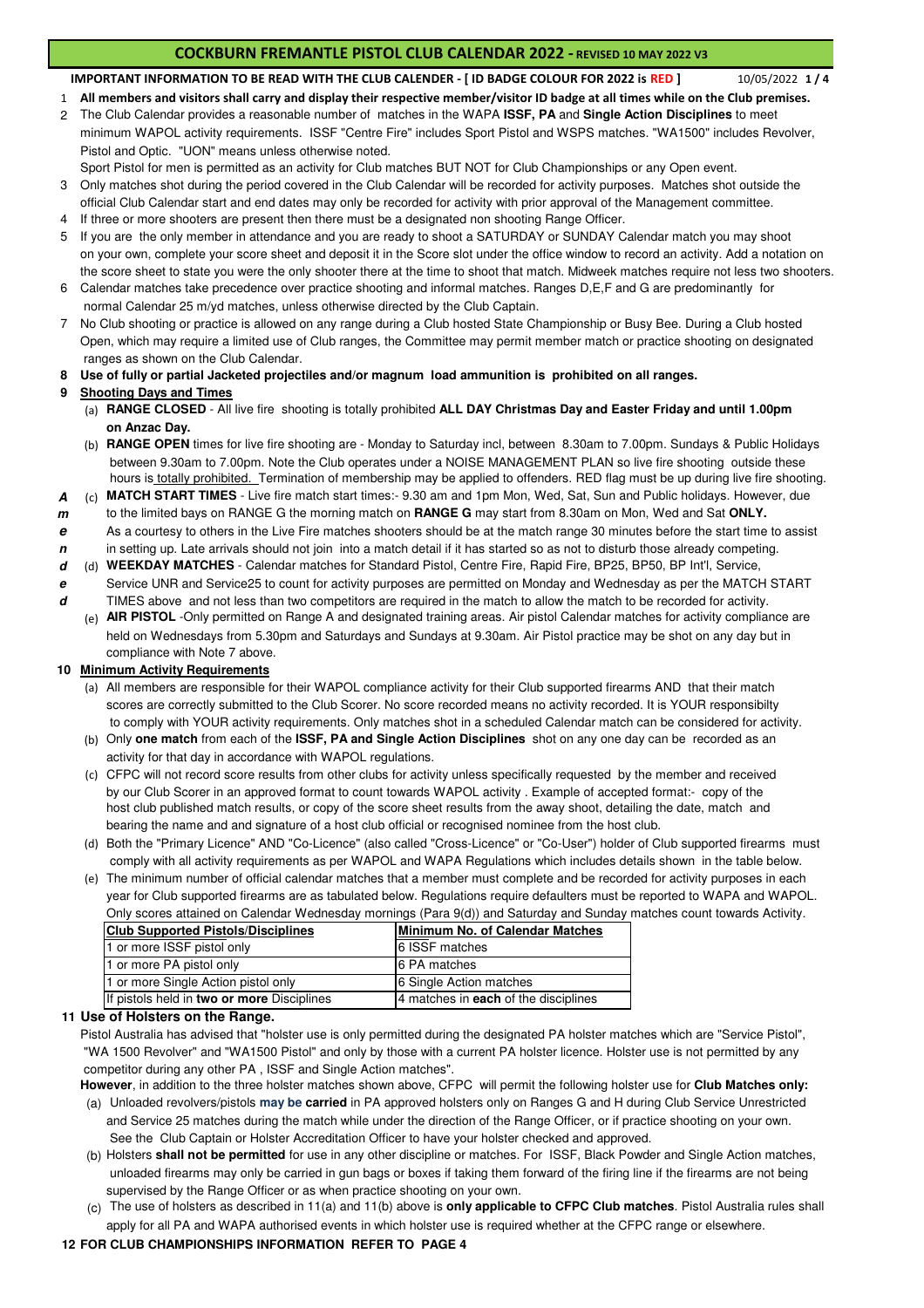| <b>COCKBURN FREMANTLE PISTOL CLUB CALENDAR 2022 - REVISED 28 FEB 2022</b>                         |                                         |    |                            |                                     |               |                            |                                     |                |                            |                                           |                    |                      |             |  |                |             |  |           |    |  |               |      |
|---------------------------------------------------------------------------------------------------|-----------------------------------------|----|----------------------------|-------------------------------------|---------------|----------------------------|-------------------------------------|----------------|----------------------------|-------------------------------------------|--------------------|----------------------|-------------|--|----------------|-------------|--|-----------|----|--|---------------|------|
| READ ADDITIONAL IMPORTANT INFORMATION SHOWN ON PAGES 1and 4 OF THESE DOCUMENTS.<br>10/05/2022 2/4 |                                         |    |                            |                                     |               |                            |                                     |                |                            |                                           |                    |                      |             |  |                |             |  |           |    |  |               |      |
| Sat 8 Jan (5)                                                                                     | <b>Standard/Free Pistol</b>             |    |                            | <b>Standard</b>                     |               |                            | <b>Centre Fire</b>                  |                |                            | <b>Standard</b>                           |                    |                      |             |  |                |             |  |           |    |  |               |      |
| Note: Grey                                                                                        | Serv25/WA1500                           | am |                            | <b>Free Pistol</b>                  | pm            |                            | <b>BP IntL</b>                      | pm             |                            | <b>Rapid Fire</b>                         | pm                 |                      |             |  |                |             |  |           |    |  |               |      |
| <b>Shaded areas Centre Fire</b>                                                                   |                                         |    |                            | Serv25/WA1500                       |               |                            | WA1500                              |                |                            | Serv/UNR/Op                               |                    |                      |             |  |                |             |  |           |    |  |               |      |
| denote WAPA BP IntL                                                                               |                                         | pm | Sun 20 Feb                 | Standard /SA                        |               | Sat 2 Apr (2)              | <b>Centre Fire</b>                  |                | Sun 8 May                  | <b>Centre Fire</b>                        |                    |                      |             |  |                |             |  |           |    |  |               |      |
| Event                                                                                             | Serv/UNR/Op                             |    | <b>CLUB CHAMP</b>          | BP50 9.30                           | am            |                            | <b>BP25 / SA</b>                    | am             | [Mothers Day]              | <b>BP IntL</b>                            | am                 |                      |             |  |                |             |  |           |    |  |               |      |
| Sun 9 Jan                                                                                         | <b>Centre Fire</b>                      |    |                            | Serv/UNR/Op/25                      |               |                            | Serv25/WA1500                       |                |                            | Serv/UNR/Op/25                            |                    |                      |             |  |                |             |  |           |    |  |               |      |
|                                                                                                   | <b>Rapid Fire</b>                       | am |                            | <b>Centre Fire</b>                  |               |                            | <b>Standard</b>                     |                |                            | <b>Standard</b>                           |                    |                      |             |  |                |             |  |           |    |  |               |      |
| Refer to p4                                                                                       | Serv/UNR/Op/25                          |    |                            | <b>BP IntL</b>                      | pm            |                            | <b>Rapid Fire</b>                   | pm             |                            | <b>Free Pistol</b>                        | pm                 |                      |             |  |                |             |  |           |    |  |               |      |
| for WAPA<br>events                                                                                | Standard                                |    |                            | <b>WA1500</b>                       |               |                            | Serv/UNR/Op                         |                |                            | <b>WA1500</b>                             |                    |                      |             |  |                |             |  |           |    |  |               |      |
|                                                                                                   | <b>BP50 / WA1500</b>                    | pm | Sat 26 Feb (2) Centre Fire |                                     |               | Sun 3 Apr                  |                                     |                | Sat 14 May (3              |                                           |                    |                      |             |  |                |             |  |           |    |  |               |      |
| Sat 15 Jan (1) Centre Fire                                                                        |                                         |    |                            | <b>BP25 / SA</b>                    | am            |                            | <b>BUSY BEE 2</b>                   | am             |                            | <b>BUSY BEE 3 A</b>                       | am                 |                      |             |  |                |             |  |           |    |  |               |      |
|                                                                                                   | <b>BP IntL</b>                          | am |                            | Serv25/WA1500                       |               |                            |                                     |                |                            |                                           |                    |                      |             |  |                |             |  |           |    |  |               |      |
|                                                                                                   | Serv25/WA1500                           |    |                            | <b>Standard</b>                     |               |                            | <b>Standard</b>                     |                |                            | <b>Centre Fire</b>                        |                    |                      |             |  |                |             |  |           |    |  |               |      |
|                                                                                                   | <b>Standard/Free Pistol</b>             | pm |                            | <b>Rapid Fire</b>                   | pm            |                            | <b>Free Pistol</b>                  | pm             |                            | <b>BP50</b>                               | pm                 |                      |             |  |                |             |  |           |    |  |               |      |
|                                                                                                   | Serv/UNR/Op                             |    |                            | Serv/UNR/Op                         |               |                            | <b>WA1500</b>                       |                |                            | Serv/UNR/Op                               |                    |                      |             |  |                |             |  |           |    |  |               |      |
| Sun 16 Jan                                                                                        | Standard/BP25/SA                        | am | Sun 27 Feb                 | <b>Centre Fire</b>                  |               | <b>Sat 9 Apr (3)</b>       | Standard                            |                | Sun 15 May                 | Standard                                  |                    |                      |             |  |                |             |  |           |    |  |               |      |
|                                                                                                   | Serv/UNR/Op/25                          |    |                            | <b>BP IntL</b>                      | am            |                            | <b>BP25 / SA</b>                    | am             |                            | <b>BP IntL</b>                            | am                 |                      |             |  |                |             |  |           |    |  |               |      |
|                                                                                                   | <b>Centre Fire</b>                      |    |                            | Serv/UNR/Op/25                      |               | 2022                       | Serv25/WA1500                       |                |                            | Serv/UNR/Op/25                            |                    |                      |             |  |                |             |  |           |    |  |               |      |
|                                                                                                   | <b>BP IntL</b>                          | pm |                            | <b>Standard</b>                     |               | <b>Nationals</b>           | <b>Centre Fire</b>                  |                |                            | <b>Centre Fire</b>                        |                    |                      |             |  |                |             |  |           |    |  |               |      |
|                                                                                                   | <b>WA1500</b>                           |    |                            | <b>Free Pistol</b>                  | pm            | 9-17 Apr                   | <b>BP50</b>                         | pm             |                            | <b>BP25 / SA</b>                          | pm                 |                      |             |  |                |             |  |           |    |  |               |      |
|                                                                                                   | Sat 22 Jan (2) Centre Fire/BP25/SA      | am |                            | <b>WA1500</b>                       |               |                            | Serv/UNR/Op                         |                |                            | <b>WA1500</b>                             |                    |                      |             |  |                |             |  |           |    |  |               |      |
|                                                                                                   | Serv25/WA1500                           |    | Sat 5 Mar (3)              | <b>Standard</b>                     |               | Sun 10 Apr                 | <b>Standard</b>                     |                | Sat 21 May (4) Centre Fire |                                           |                    |                      |             |  |                |             |  |           |    |  |               |      |
|                                                                                                   | Standard                                |    |                            | <b>BP25 / SA</b>                    | am            |                            | <b>BP IntL</b>                      | am             |                            | <b>Rapid Fire</b>                         | am                 |                      |             |  |                |             |  |           |    |  |               |      |
|                                                                                                   | <b>Standard/Rapid Fr</b>                | pm |                            | Serv25/WA1500                       |               |                            | Serv/UNR/Op/25                      |                |                            | Serv25/WA1500                             |                    |                      |             |  |                |             |  |           |    |  |               |      |
|                                                                                                   | Serv/UNR/Op                             |    |                            | <b>Centre Fire</b>                  |               |                            | <b>Centre Fire</b>                  |                |                            | Standard                                  |                    |                      |             |  |                |             |  |           |    |  |               |      |
| Sun 23 Jan                                                                                        | Cntre Fire/BP IntL                      |    |                            | <b>BP50</b>                         | pm            |                            | <b>BP25 / SA</b>                    | pm             |                            | <b>BP25 / SA</b>                          | pm                 |                      |             |  |                |             |  |           |    |  |               |      |
| <b>CLUB CHAMP</b>                                                                                 | BP Intl 9.30am                          | am |                            | Serv/UNR/Op                         |               |                            | <b>WA1500</b>                       |                |                            | Serv/UNR/Op                               |                    |                      |             |  |                |             |  |           |    |  |               |      |
|                                                                                                   | Serv/UNR/Op/25                          |    | Sun 6 Mar                  | Standard                            |               | Sat 16 Apr (4) Centre Fire |                                     |                | Sun 22 May                 | <b>Centre Fire</b>                        |                    |                      |             |  |                |             |  |           |    |  |               |      |
|                                                                                                   | Standard/FreePistol                     | pm |                            | <b>CLUB CHAMP RAPID FIRE 9.30am</b> | am            |                            | <b>Rapid Fire</b>                   | am             |                            | <b>BP25 / SA</b>                          | am                 |                      |             |  |                |             |  |           |    |  |               |      |
|                                                                                                   | <b>WA1500</b>                           |    |                            | Serv/UNR/Op/25                      |               |                            | Serv25/WA1500                       |                |                            | Serv/UNR/Op/25                            |                    |                      |             |  |                |             |  |           |    |  |               |      |
| Sat 29 Jan (3)                                                                                    | <b>BUSY BEE 1</b>                       | am |                            | <b>Centre Fire</b>                  |               |                            | Standard                            |                |                            | <b>Standard</b>                           |                    |                      |             |  |                |             |  |           |    |  |               |      |
|                                                                                                   |                                         |    |                            | <b>BP25 / SA</b>                    | pm            |                            | <b>BP25 / SA</b>                    | pm             |                            | <b>Rapid Fire</b>                         | pm                 |                      |             |  |                |             |  |           |    |  |               |      |
|                                                                                                   | <b>Centre Fire</b>                      |    |                            | <b>WA1500</b>                       |               |                            | Serv/UNR/Op/25                      |                |                            | <b>WA1500</b>                             |                    |                      |             |  |                |             |  |           |    |  |               |      |
|                                                                                                   | <b>BP50</b>                             | pm | <b>Sat 12 Mar (4)</b>      | Centre Fire (                       |               | Sun 17 Apr                 | Centre Fire                         |                | Sat 28 Myr (5) Standard    |                                           |                    |                      |             |  |                |             |  |           |    |  |               |      |
|                                                                                                   | Serv/UNR/Op                             |    |                            | <b>Rapid Fire</b>                   | am            |                            | <b>BP25 / SA</b>                    | am             |                            | <b>Free Pistol</b>                        | am                 |                      |             |  |                |             |  |           |    |  |               |      |
| Sun 30 Jan                                                                                        | <b>Standard</b>                         |    |                            | Serv25/WA1500                       |               |                            | Serv/UNR/Op/25                      |                |                            | Serv25/WA1500                             |                    |                      |             |  |                |             |  |           |    |  |               |      |
|                                                                                                   | <b>Rapid Fire</b>                       | am |                            | Standard                            |               |                            | Standard                            |                |                            | <b>Centre Fire</b>                        |                    |                      |             |  |                |             |  |           |    |  |               |      |
| <b>CLUB CHAMI</b>                                                                                 | Serv/UNR/Op/25                          |    |                            | <b>BP25 / SA</b>                    | pm            |                            | <b>Rapid Fire</b>                   | pm             |                            | BP Intl.                                  | pm                 |                      |             |  |                |             |  |           |    |  |               |      |
|                                                                                                   | <b>Centre Fire</b>                      | pm |                            | Serv/UNR/Op                         |               |                            | <b>WA1500</b>                       |                |                            | Serv/UNR/Op                               |                    |                      |             |  |                |             |  |           |    |  |               |      |
|                                                                                                   | BP25 / SA / WA1500                      |    | Sun 13 Mar                 | <b>Centre Fire</b>                  |               | Sat 23 Apr (5) Standard    |                                     |                | Sun 29 May                 | <b>BUSY BEE 3 B</b>                       |                    |                      |             |  |                |             |  |           |    |  |               |      |
| Sat 5 Feb (4)                                                                                     | <b>Centre Fire</b><br><b>Rapid Fire</b> |    |                            | <b>BP25 / SA</b><br>Serv/UNR/Op/25  | am            |                            | <b>Free Pistol</b><br>Serv25/WA1500 | am             |                            |                                           | am                 |                      |             |  |                |             |  |           |    |  |               |      |
|                                                                                                   | Serv 25 / WA1500                        | am |                            | Standard                            |               |                            | Centre Fire                         |                |                            | Standard                                  |                    |                      |             |  |                |             |  |           |    |  |               |      |
|                                                                                                   | Standard/BP25/SA                        |    |                            |                                     | pm            |                            | <b>BP IntL</b>                      |                |                            | <b>BP50</b>                               | pm                 |                      |             |  |                |             |  |           |    |  |               |      |
|                                                                                                   | Serv/UNR/Op                             | pm |                            | <b>Rapid Fire</b><br><b>WA1500</b>  |               |                            | Serv/UNR/Op                         | pm             |                            | <b>WA1500</b>                             |                    |                      |             |  |                |             |  |           |    |  |               |      |
|                                                                                                   |                                         |    |                            |                                     |               |                            | <b>Centre Fire</b>                  |                |                            |                                           |                    |                      |             |  |                |             |  |           |    |  |               |      |
| Sun 6 Feb                                                                                         | Centre Fire<br><b>BP25 / SA</b>         |    | Sat 19 Mar (5) Standard    | <b>Free Pistol</b>                  | am            | Sun 24 Apr                 | <b>Rapid Fire</b>                   | am             | Sat 4 Jun<br>Sun 5 Jun     | <b>CFPC- ISSF STATE</b><br><b>CHAMPS.</b> | am<br>&            |                      |             |  |                |             |  |           |    |  |               |      |
|                                                                                                   | Serv/UNR/Op/25                          | am |                            |                                     | Serv25/WA1500 |                            |                                     | Serv/UNR/Op/25 |                            | Mon 6 Jun                                 | (No Club Shooting) | pm                   |             |  |                |             |  |           |    |  |               |      |
|                                                                                                   | Standard                                |    |                            | Centre Fire                         |               |                            | Standard                            |                |                            |                                           |                    |                      |             |  |                |             |  |           |    |  |               |      |
|                                                                                                   | <b>Rapid Fire</b>                       | pm |                            | <b>BP IntL</b>                      | pm            |                            | <b>BP50</b>                         | pm             |                            | Keeping up with your activity?            |                    |                      |             |  |                |             |  |           |    |  |               |      |
|                                                                                                   | <b>WA1500</b>                           |    |                            | Serv/UNR/Op                         |               |                            | <b>WA1500</b>                       |                |                            |                                           |                    |                      |             |  |                |             |  |           |    |  |               |      |
| Sat 12 Feb (5)                                                                                    | Standard                                |    | Sun 20 Mar                 | Centre Fire                         |               | Sat 30 Apr (1)             | <b>Centre Fire</b>                  |                | Sat 11 Jun (1) Centre Fire |                                           |                    |                      |             |  |                |             |  |           |    |  |               |      |
|                                                                                                   | <b>Free Pistol</b>                      | am |                            | <b>Rapid Fire</b>                   | am            |                            | <b>BP IntL</b>                      | am             |                            | <b>BP Intl.</b>                           | am                 |                      |             |  |                |             |  |           |    |  |               |      |
|                                                                                                   | Serv25/WA1500                           |    |                            | Serv/UNR/Op/25                      |               |                            | Serv25/WA1500                       |                |                            | Serv25/WA1500                             |                    |                      |             |  |                |             |  |           |    |  |               |      |
|                                                                                                   | <b>Centre Fire</b>                      |    |                            | Standard                            |               |                            | Standard                            |                |                            | Standard                                  |                    |                      |             |  |                |             |  |           |    |  |               |      |
|                                                                                                   | <b>BP IntL</b>                          | pm |                            | <b>BP50</b>                         | pm            |                            | <b>Free Pistol</b>                  | pm             |                            | <b>Free Pistol</b>                        | pm                 |                      |             |  |                |             |  |           |    |  |               |      |
|                                                                                                   | Serv/UNR/Op                             |    |                            |                                     |               |                            |                                     |                |                            | <b>WA1500</b>                             |                    |                      | Serv/UNR/Op |  |                | Serv/UNR/Op |  |           |    |  |               |      |
| Sun 13 Feb                                                                                        | Centre Fire                             |    |                            |                                     | Sat 26 Mar (1 | <b>Centre Fire</b>         |                                     | Sun 1 May      | Standard                   |                                           | Sun 12 Jun         | <b>CFPC-BP STATE</b> |             |  |                |             |  |           |    |  |               |      |
|                                                                                                   | <b>Rapid Fire</b>                       | am |                            |                                     |               |                            |                                     |                |                            |                                           |                    |                      |             |  | <b>BP IntL</b> | am          |  | BP25 / SA | am |  | <b>CHAMPS</b> | am & |
|                                                                                                   | Serv/UNR/Op/25                          |    |                            | Serv25/WA1500                       |               |                            | Serv/UNR/Op/25                      |                |                            | (No Club Shooting)                        | pm                 |                      |             |  |                |             |  |           |    |  |               |      |
|                                                                                                   | Standard                                |    |                            | Standard                            |               |                            | <b>Centre Fire</b>                  |                | Sat 18 Jun (2)             | <b>Centre Fire</b>                        |                    |                      |             |  |                |             |  |           |    |  |               |      |
|                                                                                                   | <b>BP50</b>                             | pm |                            | <b>Free Pistol</b>                  | pm            |                            | <b>BP IntL</b>                      | pm             |                            | <b>BP25/SA</b>                            | am                 |                      |             |  |                |             |  |           |    |  |               |      |
|                                                                                                   | <b>WA1500</b>                           |    |                            | Serv/UNR/Op                         |               |                            | WA1500                              |                |                            | Serv25/WA1500                             |                    |                      |             |  |                |             |  |           |    |  |               |      |
| Sat 19 Feb (1)                                                                                    | <b>Centre Fire</b>                      |    | Sun 27 Mar                 | Standard                            |               | Sat 7 May (2)              | <b>Centre Fire</b>                  |                |                            | Standard                                  |                    |                      |             |  |                |             |  |           |    |  |               |      |
|                                                                                                   | <b>BP Intl.</b>                         | am |                            | <b>BP25/SA</b>                      | am            |                            | <b>BP25 / SA</b>                    | am             |                            | <b>Rapid Fire</b>                         | pm                 |                      |             |  |                |             |  |           |    |  |               |      |
| <b>CLUB CHAMP</b>                                                                                 | <b>SERVICE PISTOL 9.30</b>              |    |                            | Serv/UNR/Op/25                      |               |                            | Serv25/WA1500                       |                |                            | Serv/UNR/Op                               |                    |                      |             |  |                |             |  |           |    |  |               |      |
|                                                                                                   |                                         |    |                            |                                     |               |                            |                                     |                |                            |                                           |                    |                      |             |  |                |             |  |           |    |  |               |      |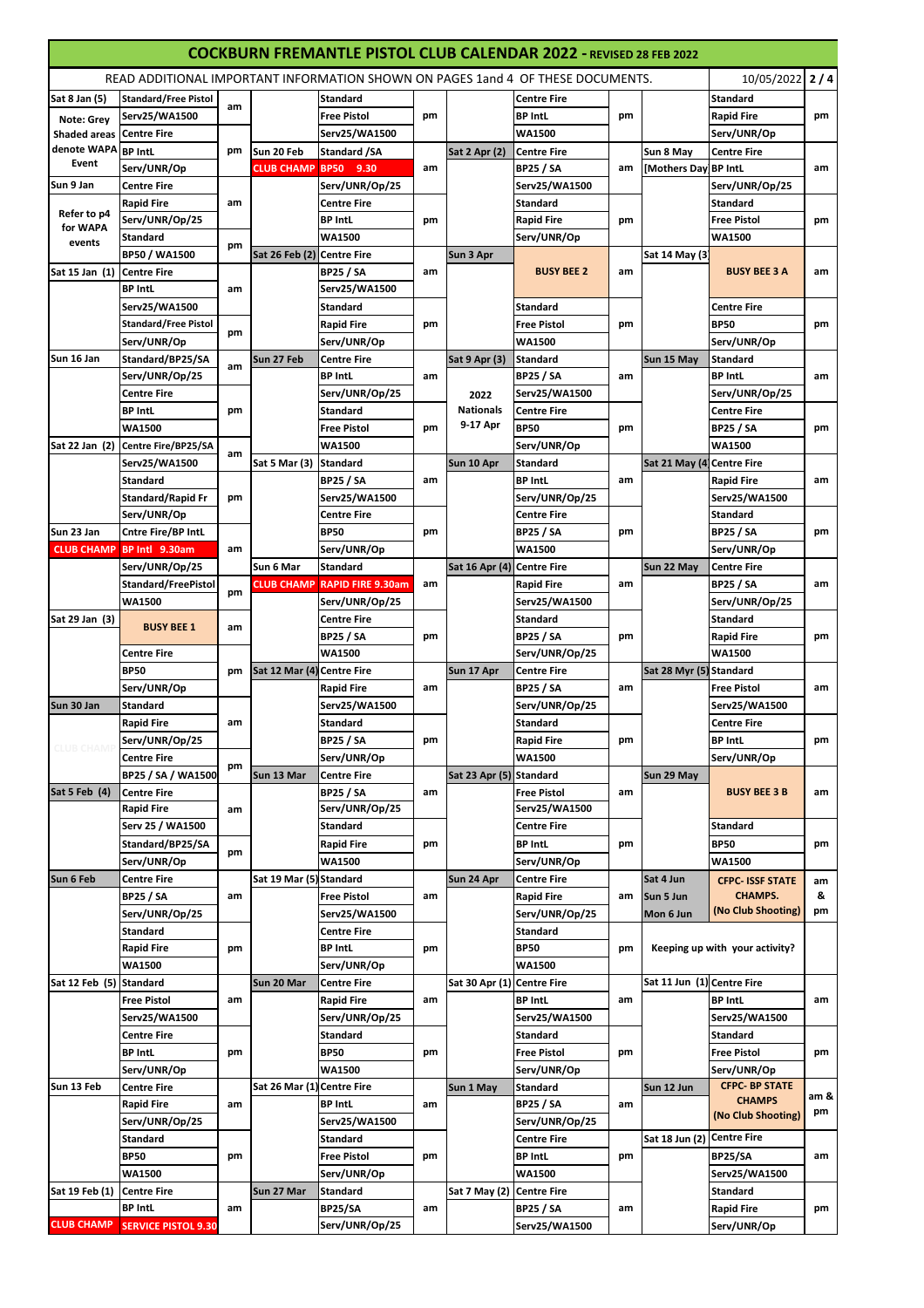| <b>COCKBURN FREMANTLE PISTOL CLUB CALENDAR 2022 - REVISED 28 FEB 2022</b> |                                        |    |                            |                                   |         |                            |                                                                                 |      |                            |                                      |    |
|---------------------------------------------------------------------------|----------------------------------------|----|----------------------------|-----------------------------------|---------|----------------------------|---------------------------------------------------------------------------------|------|----------------------------|--------------------------------------|----|
|                                                                           |                                        |    |                            |                                   |         |                            | READ ADDITIONAL IMPORTANT INFORMATION SHOWN ON PAGES 1and 4 OF THESE DOCUMENTS. |      |                            | 10/05/2022 3 / 4                     |    |
| Sun 19 Jun                                                                | <b>Centre Fire</b>                     |    | Sat 30 Jul (3) Standard    |                                   |         |                            | <b>Centre Fire</b>                                                              |      | Sat 22 Oct (4)             | <b>Centre Fire</b>                   |    |
|                                                                           | BP Intl. / Serv 25                     | am |                            | <b>CLUB CHAMP SERVICE 25 9.30</b> |         |                            | <b>BP50</b>                                                                     | pm   |                            | <b>Rapid Fire</b>                    | am |
|                                                                           | <b>CLUB CHAMP SERVICE UNR/OPT 9.30</b> |    |                            | BP25/SA/WA1500                    |         |                            | Serv/UNR/Op                                                                     |      |                            | Serv25/WA1500                        |    |
|                                                                           | <b>Standard</b>                        |    |                            | <b>Centre Fire</b>                |         | Sun 11 Sept BP IntL        |                                                                                 |      |                            | <b>Standard</b>                      |    |
|                                                                           | <b>Free Pistol</b>                     | pm |                            | <b>BP50</b>                       |         |                            | <b>CLUB CHAMP CF, SP &amp; WSPS 9.30</b>                                        | am   |                            | <b>BP25 / SA</b>                     | pm |
|                                                                           | <b>WA1500</b>                          |    |                            | Serv/UNR/Op                       |         |                            | Serv/UNR/Op/25                                                                  |      |                            | Serv/UNR/Op                          |    |
| Sat 25 Jun(3)                                                             | <b>Standard</b>                        |    | Sun 31 Jul                 |                                   |         |                            | Standard                                                                        |      | Sun 23 Oct                 | <b>Centre Fire</b>                   |    |
| <b>Note: Grey</b>                                                         | <b>BP25 / SA</b>                       | am |                            | <b>BUSY BEE 4</b>                 | am      |                            | <b>BP25 / SA</b>                                                                | pm   | <b>CLUB CHAMP</b>          | <b>SINGLE ACTION 9.30</b>            | am |
| shaded dates                                                              | Serv25/WA1500                          |    |                            |                                   |         |                            | <b>WA1500</b>                                                                   |      |                            | Serv/UNR/Op/25                       |    |
| indicate<br><b>WAPA</b> event-                                            | <b>Centre Fire</b>                     |    |                            | <b>Centre Fire</b>                |         | Sat 17 Sept (4 Centre Fire |                                                                                 | am   |                            | <b>Standard</b>                      |    |
| See p4 for                                                                | <b>BP50</b>                            | pm |                            | <b>BP25 / SA</b>                  | pm      |                            | <b>Rapid Fire</b>                                                               |      |                            | <b>Rapid Fire</b>                    | pm |
| details                                                                   | Serv/UNR/Op                            |    |                            | <b>WA1500</b>                     |         | <b>ARE YOU</b>             | Serv25/WA1500                                                                   |      |                            | <b>WA1500</b>                        |    |
| Sun 26 Jun                                                                | <b>Standard</b>                        |    |                            | <b>CFPC Service Open</b>          |         | <b>FINANCIAL</b>           | <b>Standard</b>                                                                 | pm   | Sat 29 Oct (5) Standard    |                                      |    |
|                                                                           | <b>BP IntL</b>                         | am | Sat 6 Aug &<br>Sun7 Aug    | (Club shooting on                 | am<br>± | ?                          | <b>BP25 / SA</b>                                                                |      |                            | <b>Free Pistol</b>                   | am |
|                                                                           | Serv/UNR/Op/25                         |    |                            | A, D, C & E Only)                 |         |                            | Serv/UNR/Op                                                                     |      |                            | Serv25/WA1500                        |    |
|                                                                           | <b>Centre Fire</b>                     |    | Sat 13 Aug (4) Centre Fire |                                   |         | Sun 18 Sept                | <b>Centre Fire</b>                                                              | am   |                            | <b>Centre Fire</b>                   |    |
|                                                                           | <b>BP25 / SA</b>                       | pm |                            | <b>Rapid Fire</b>                 | am      |                            | <b>BP25 / SA</b>                                                                |      |                            | <b>BP IntL</b>                       | pm |
|                                                                           | <b>WA1500</b>                          |    |                            | Serv25/WA1500                     |         |                            | HAVE YOU Serv/UNR/Op/25                                                         |      |                            | Serv/UNR/Op                          |    |
| Sat 2 Jul (4)                                                             | <b>Centre Fire</b>                     |    |                            | <b>Standard</b>                   |         | <b>PAID YOUR Standard</b>  |                                                                                 | pm   | Sun 30 Oct                 | <b>Centre Fire</b>                   |    |
|                                                                           | <b>Rapid Fire</b>                      | am |                            | <b>BP25 / SA</b>                  | pm      | FEES?                      | <b>Rapid Fire</b>                                                               |      | <b>CLUB CHAMP</b>          | <b>BP25</b><br>9.30am                | am |
|                                                                           | Serv25/WA1500                          |    |                            | Serv/UNR/Op                       |         |                            | WA1500                                                                          |      |                            | Serv/UNR/Op/25                       |    |
|                                                                           | <b>Standard</b>                        |    | Sun 14 Aug                 | <b>Centre Fire</b>                |         | Sat 24 Sept (5) Standard   |                                                                                 |      |                            | Standard                             |    |
|                                                                           | <b>BP25 / SA</b>                       | pm |                            | <b>BP25 / SA</b>                  | am      |                            | <b>Free Pistol</b>                                                              | am   |                            | <b>Rapid Fire</b>                    | pm |
|                                                                           | Serv/UNR/Op                            |    |                            | Serv/UNR/Op/25                    |         | FEES MUST                  | Serv25/WA1500                                                                   |      |                            | <b>WA1500</b>                        |    |
| Sun 3 Jul                                                                 | <b>Centre Fire</b>                     |    |                            | <b>Standard</b>                   |         | <b>BE PAID BY</b>          | <b>Centre Fire</b>                                                              |      |                            | <b>CFPC - WA1500</b>                 | am |
|                                                                           | <b>BP25 / SA</b>                       | am |                            | <b>Rapid Fire</b>                 | pm      | 30 SEPT                    | <b>BP IntL</b>                                                                  | pm   | Sat 5 Nov                  | [Club Shoot'g on                     | &  |
|                                                                           | Serv/UNR/Op/25                         |    |                            | <b>WA1500</b>                     |         |                            | Serv/UNR/Op                                                                     |      |                            | A,C,D & E only]                      | pm |
|                                                                           | <b>Standard</b>                        |    | Sat 20 Aug (5) Standard    |                                   |         | Sun 25 Sept                | <b>Centre Fire</b>                                                              |      | Sun 6 Nov                  |                                      | am |
|                                                                           | <b>Rapid Fire</b>                      | pm |                            | <b>Free Pistol</b>                | am      | <b>FEES NOT</b>            | <b>Rapid Fire</b>                                                               | am   |                            | SAME AS 30 OCT                       | &  |
|                                                                           | <b>WA1500</b>                          |    |                            | Serv25/WA1500                     |         | <b>PAID? YOU</b>           | Serv/UNR/Op/25                                                                  |      |                            |                                      | pm |
| Sat 9 Jul (5)                                                             | <b>Standard</b>                        |    |                            | <b>Centre Fire</b>                |         | <b>HAVE BEEN</b>           | Standard                                                                        |      | Sat 12 Nov (1) Centre Fire |                                      |    |
|                                                                           | <b>Free Pistol</b>                     | am |                            | <b>BP IntL</b>                    | pm      | <b>WARNED.</b>             | <b>BP50</b>                                                                     | pm   |                            | <b>CLUB CHAMP FREE PISTOL 9.30am</b> | am |
|                                                                           | Serv25/WA1500                          |    |                            | Serv/UNR/Op                       |         |                            | WA1500                                                                          |      |                            | Serv25/WA1500                        |    |
|                                                                           | <b>Centre Fire</b>                     |    | Sun 21 Aug                 | <b>Centre Fire</b>                |         | Sat 1 Oct (1)              | <b>Centre Fire</b>                                                              |      |                            | <b>Standard</b>                      |    |
|                                                                           | <b>BP IntL</b>                         | pm |                            | <b>Rapid Fire</b>                 | am      |                            | <b>BP IntL</b>                                                                  | am   |                            | <b>BP INTL</b>                       | pm |
|                                                                           | Serv/UNR/Op                            |    |                            | Serv/UNR/Op/25                    |         |                            | Serv25/WA1500                                                                   |      |                            | Serv/UNR/Op                          |    |
| Sun 10 Jul                                                                | Centre Fire                            |    |                            | <b>Standard</b>                   | pm      |                            | Standard                                                                        |      | Sun 13 Nov                 | Standard                             |    |
|                                                                           | <b>Rapid Fire</b>                      | am |                            | BP50 / WA1500                     |         |                            | <b>Free Pistol</b>                                                              | pm   |                            | <b>BP25 / SA</b>                     | am |
|                                                                           | Serv/UNR/Op/25                         |    | Wed 24 Aug                 | <b>Refer p4 for details</b>       | pm      |                            | Serv/UNR/Op                                                                     |      |                            | Serv/UNR/Op/25                       |    |
|                                                                           | <b>Standard</b>                        |    | <b>CLUB CHAMP</b>          | AIR PISTOL 5.30pm                 |         | Sun 2 Oct                  | <b>Standard</b>                                                                 |      |                            | <b>Centre Fire</b>                   |    |
|                                                                           | <b>BP50</b>                            | pm | Sat 27 Aug                 | <b>Centre Fire</b>                |         |                            | BP25 / SA                                                                       | am   |                            | <b>BP IntL</b>                       | pm |
|                                                                           | <b>WA1500</b>                          |    |                            | Serv25/BP IntL                    | am      |                            | Serv/UNR/Op/25                                                                  |      |                            | <b>WA1500</b>                        |    |
| Sat 16 Jul (1)                                                            | <b>Centre Fire</b>                     |    |                            | CLUB CHAMP WA1500/R/P/Opt         |         |                            | <b>Centre Fire</b>                                                              |      | Sat 19 Nov (2) Centre Fire |                                      |    |
|                                                                           | <b>BP IntL</b>                         | am |                            | <b>Standard/Free Pistol</b>       | pm      |                            | <b>BP IntL</b>                                                                  | pm   |                            | <b>BP25 / SA</b>                     | am |
|                                                                           | Serv25/WA1500                          |    |                            | Serv/UNR/Op                       |         |                            | WA1500                                                                          |      |                            | Serv25/WA1500                        |    |
|                                                                           | <b>Standard</b>                        |    | Sun 28 Aug                 | <b>Standard</b>                   |         | Sat 8 Oct (2)              | <b>BUSY BEE 5 -</b>                                                             |      |                            | Standard                             |    |
|                                                                           | <b>Free Pistol</b>                     | pm |                            | <b>BP25 / SA</b>                  | am      |                            | <b>Fire Season Prep</b>                                                         | am   |                            | <b>Rapid Fire</b>                    | pm |
|                                                                           | Serv/UNR/Op                            |    |                            | Serv/UNR/Op/25                    |         |                            |                                                                                 |      |                            | Serv/UNR/Op                          |    |
| Sun 17 Jul                                                                | <b>Standard</b>                        |    |                            | Centre Fire                       |         |                            | <b>Standard</b>                                                                 |      | Sun 20 Nov                 | <b>Centre Fire</b>                   |    |
|                                                                           | <b>BP25 / SA</b>                       | am |                            | <b>BP</b> IntL                    | pm      |                            | <b>Rapid Fire</b>                                                               | pm   |                            | <b>BP IntL</b>                       | am |
|                                                                           | Serv/UNR/Op/25                         |    |                            | WA1500                            |         |                            | Serv/UNR/Op                                                                     |      |                            | Serv/UNR/Op/25                       |    |
|                                                                           | <b>Centre Fire</b>                     |    | Sat 3 Sept(2)              | <b>Centre Fire</b>                |         | Sun 9 Oct                  | CFPC - BP Open                                                                  | am & |                            | Standard                             |    |
|                                                                           | <b>BP IntL</b>                         | pm |                            | <b>BP25 / SA</b>                  | am      |                            | [Club Shooting A, G,                                                            | pm   |                            | <b>Free Pistol</b>                   | pm |
|                                                                           | <b>WA1500</b>                          |    |                            | Serv25/WA1500                     |         |                            | & H only]                                                                       |      |                            | <b>WA1500</b>                        |    |
| Sat 23 Jul (2) Centre Fire                                                |                                        |    |                            | Standard                          |         | Sat 15 Oct (3) Standard    |                                                                                 |      | Sat 26 Nov (3) Standard    |                                      |    |
|                                                                           | <b>BP25 / SA</b>                       | am |                            | <b>Rapid Fire</b>                 | pm      |                            | <b>BP25 / SA</b>                                                                | am   |                            | <b>BP25 / SA</b>                     | am |
|                                                                           | Serv25/WA1500                          |    |                            | Serv/UNR/Op                       |         | <b>CHECK</b>               | Serv25/WA1500                                                                   |      |                            | Serv25/WA1500                        |    |
|                                                                           | <b>Standard</b>                        |    | Sun 4 Sept                 | <b>Centre Fire</b>                |         | <b>YOUR</b>                | Centre Fire                                                                     |      |                            | <b>Centre Fire</b>                   |    |
|                                                                           | <b>Rapid Fire</b>                      | am | [Fathers Day]              | <b>BP</b> Intl.                   | am      | ACTIVITY                   | <b>BP50</b>                                                                     | pm   |                            | <b>BP50</b>                          | pm |
|                                                                           | Serv/UNR/Op                            |    |                            | Serv/UNR/Op/25                    |         |                            | Serv/UNR/Op                                                                     |      |                            | Serv/UNR/Op                          |    |
| Sun 24 Jul                                                                | Centre Fire/BP Intl                    |    |                            | Standard                          |         | Sun 16 Oct                 | Standard                                                                        |      | Sun 27 Nov                 | Standard                             |    |
|                                                                           | Serv/UNR/Op/25                         | am |                            | <b>Free Pistol</b>                | pm      |                            | <b>BP IntL</b>                                                                  | am   |                            | <b>BP IntL</b>                       | am |
|                                                                           | <b>CLUB CHAMP STANDARD 10 am</b>       |    |                            | <b>WA1500</b>                     |         |                            | Serv/UNR/Op/25                                                                  |      |                            | Serv/UNR/Op/25                       |    |
|                                                                           | <b>CFPC AGM</b>                        |    | Sat 10 Sept (3) Standard   |                                   |         |                            | <b>Centre Fire</b>                                                              |      |                            | <b>Centre Fire</b>                   |    |
|                                                                           | 12.00 pm                               | pm |                            | <b>BP25 / SA</b>                  | am      |                            | <b>BP25 / SA</b>                                                                | pm   |                            | BP25 / SA                            | pm |
|                                                                           | <b>No Club Shooting</b>                |    |                            | Serv25/WA1500                     |         |                            | <b>WA1500</b>                                                                   |      |                            | <b>WA1500</b>                        |    |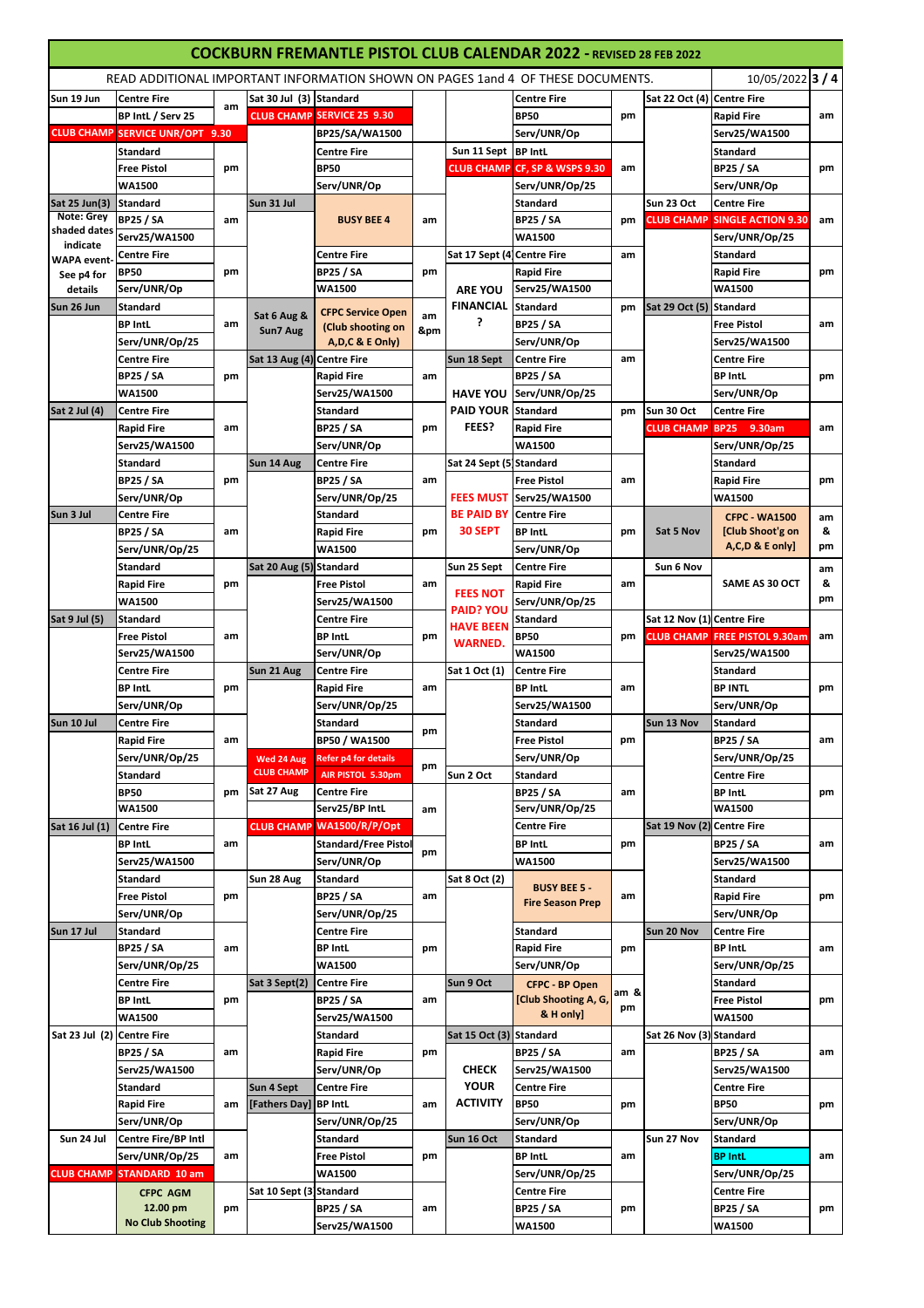# **COCKBURN FREMANTLE PISTOL CLUB CALENDAR 2022 - REVISED 28 FEB 2022**

10/05/2022 **4 / 4**

| Sat 3 Dec (4) | <b>Centre Fire</b> | am | Sat 10 Dec (5) Standard |                                     |    |
|---------------|--------------------|----|-------------------------|-------------------------------------|----|
|               | <b>Rapid Fire</b>  |    |                         | <b>Free Pistol</b>                  | am |
|               | Serv25/WA1500      |    |                         | Serv25/WA1500                       |    |
|               | <b>Standard</b>    | pm |                         | <b>Centre Fire</b>                  |    |
|               | <b>BP25 / SA</b>   |    |                         | <b>BP IntL</b>                      | pm |
|               | Serv/UNR/Op        |    |                         | Serv/UNR/Op                         |    |
| Sun 4 Dec     | <b>Centre Fire</b> | am |                         | Sun 11 Dec - FUN SHOOT - 10.30 am   |    |
|               | <b>BP25 / SA</b>   |    | Light Lunch at 12 Noon. |                                     |    |
|               | Serv/UNR/Op/25     |    |                         | Presentations and Wind up at 1.00pm |    |
|               | <b>Standard</b>    | pm |                         |                                     |    |
|               | <b>Rapid Fire</b>  |    |                         |                                     |    |
|               | <b>WA1500</b>      |    |                         |                                     |    |

# **Important Information -Continued from page 1**

### **12 CLUB CHAMPIONSHIPS**

- (a) For the convenience of your fellow competitors in the live fire matches please ensure you arrive 30 minutes before the start time to assist in setting up the range and then assisting with scoring etc for the smooth running of the match. Late arrivals should not join into a detail if it has already started so as not to disturb those already competing.
- (b) Please ensure you legibly print your FULL NAME, GRADE, CALIBRE, SCORE and DATE on the score card for your matches.
- (c) Normal Club shooting is permitted while Club Championships are in progress but Championships take precedence over the use of the range facilities.
- (d) The Centre Fire Club Championship does not include Sport Pistol for men.
- (e) **AIR PISTOL Club Championship** will be shot on Wednesday evening 24 August commencing at 5.30pm. If the Wednesday night details are fully prenominated, as prescribed below, one further detail will be available on SATURDAY, 27 August commencing at 9.30am and you must start the match no later than 11.00am. Late entry/start after 11.00am will not be included in the Championship results.

Shooters must prenominate prior to the 24th August to be assured a shooting position. Nomination sheets will be made available at the sign-in book table. The Saturday component of the Championship will only occur if Saturday nominations are received prior to 24 August 2022.

|                  |                    | WAPA CALENDAR 2022 (V4 21/12/2021) |                                      |           |
|------------------|--------------------|------------------------------------|--------------------------------------|-----------|
| Date             | Day                | Venue                              | Match                                |           |
| <b>Jan 30</b>    | Sun                | PBPC                               | WA1500 Open                          |           |
| Feb 5-6          | Sat-Sun            | <b>WPIPC</b>                       | <b>ISSF Open</b>                     |           |
| Feb26-27         | Sat-Sun            | Kalamunda PC                       | <b>Action Open</b>                   |           |
| Mar 12-13        | Sat-Sun            | <b>WPIPC</b>                       | Action/WA1500 Open                   |           |
| Mar 20           | Sun                | <b>PBPC</b>                        | Service Open                         |           |
| Mar 27           | Sun                | <b>RDPC</b>                        | Air Pistol Open                      |           |
| Apr 2-3          | Sat-Sun            | Kalamunda PC                       | <b>Action Open</b>                   |           |
| Apr 9-17         | Wed-Sun            | YARRA PC VIC                       | <b>PA - ISSF- NATIONALS (Easter)</b> |           |
| Apr 23-24        | Sat-Sun            | <b>WPIPC</b>                       | Australian Masters Games (Pistol)    | CANCELLED |
| May 1            | Sun                | <b>PBPC</b>                        | WA1500 Open                          |           |
| May15            | Sun                | <b>RDPC</b>                        | Air Pistol Open                      |           |
| May 21-22        | Sat-Sun            | <b>WPIPC</b>                       | <b>WA1500 State Championships</b>    |           |
| May 28-29        | Sat-Sun            | Kalamunda PC                       | <b>Action Open</b>                   |           |
| Jun 4-5-6        | <b>Sat-Sun-Mon</b> | <b>CFPC</b>                        | <b>ISSF State Championship</b>       |           |
| <b>Jun 12</b>    | Sun                | <b>CFPC</b>                        | <b>BP State Championship</b>         |           |
| Jun 25-26        | Sat-Sun            | Northam PC                         | <b>BP Open</b>                       |           |
| Jun 25-26        | Sat-Sun            | <b>Broome PC</b>                   | <b>Action State Championship</b>     |           |
| Jul 2-3          | Sat-Sun            | Kalamunda PC                       | <b>ISSF Open</b>                     |           |
| Jul 9-10         | Sat-Sun            | <b>WPIPC</b>                       | Action/WA1500 Open                   |           |
| Jul 16-17        | Sat-Sun            | Kalamunda PC                       | <b>Action Open</b>                   |           |
| Jul 31           | Sun                | <b>RDPC</b>                        | Air Pistol Open                      |           |
| Aug 6-7          | Sat-Sun            | <b>CFPC</b>                        | <b>Service Open</b>                  |           |
| Aug 13-14        | Sat-Sun            | Northam PC                         | ISSF pen                             |           |
| Aug 20-21        | Sat-Sun            | <b>WPIPC</b>                       | <b>BP Open</b>                       |           |
| Sept 3-4         | Sat-Sun(FD)        | <b>WPIPC</b>                       | <b>Action Open</b>                   |           |
| Sept 18          | Sun                | <b>PBPC</b>                        | Service Open                         |           |
| Oct 9            | Sun                | <b>CFPC</b>                        | <b>BP Open</b>                       |           |
| Oct 15-16        | Sat-Sun            | Kent PC                            | <b>ISSF Open</b>                     |           |
| Oct 29           | Sat                | Kalamunda PC                       | Service Open                         |           |
| Nov <sub>5</sub> | Sat                | <b>CFPC</b>                        | WA1500 Open                          |           |
| Nov 13           | Sun                | <b>RDPC</b>                        | Air Pistol Open                      |           |
| <b>Nov 19-20</b> | Sat-Sun            | <b>WPIPC</b>                       | <b>Service State Championship</b>    |           |